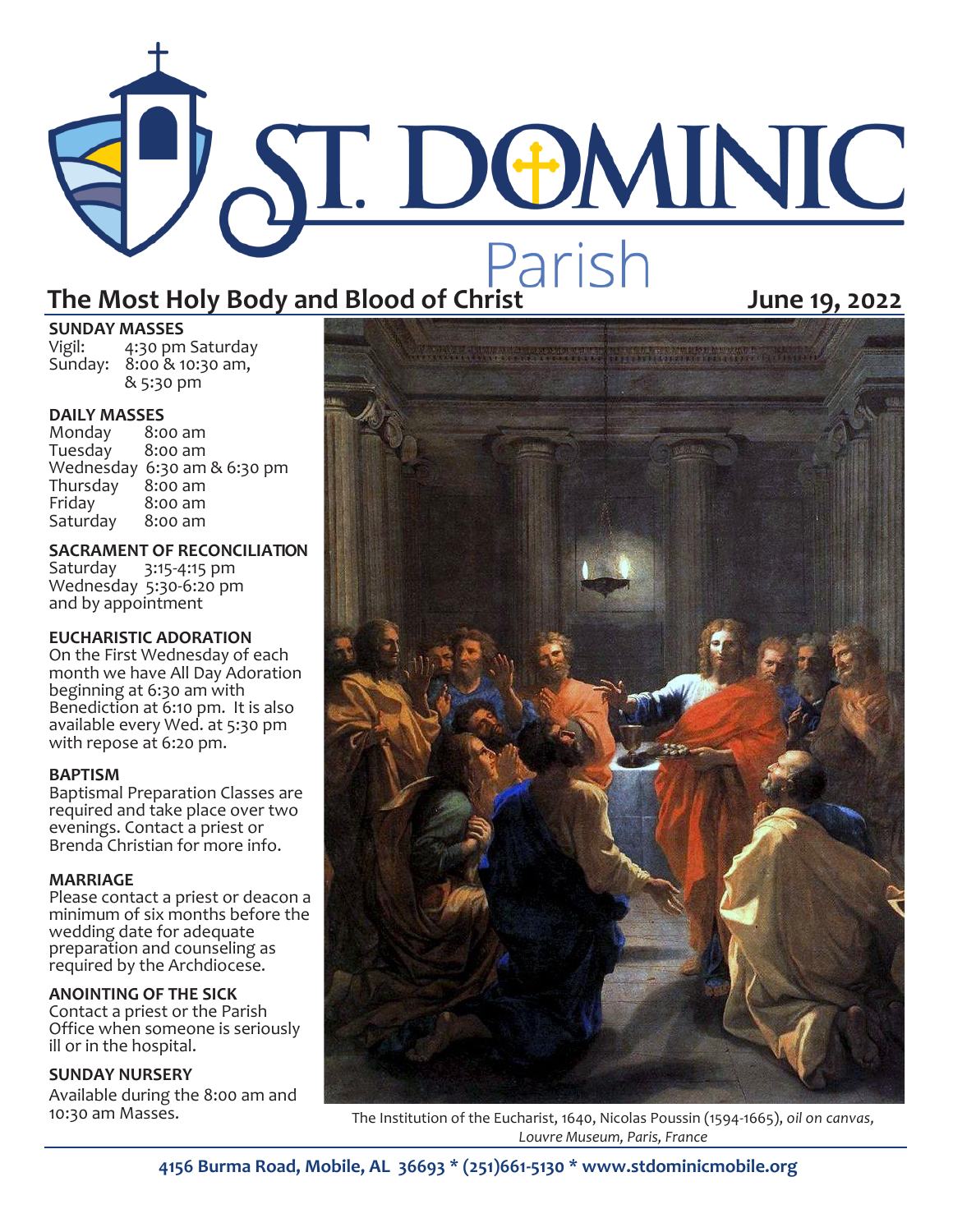## *Pastor, Rev. Patrick R. Driscoll*

Email: pdriscoll@stdominicmobile.org

*Deacon Robert E. Kirby, Jr.*

Email: rkirby@stdominicmobile.org

*Deacon Aldon O. Ward* Email: award@stdominicmobile.org

*Deacon Wiley J. Christian III*

Email: wchristian@stdominicmobile.org

**PARISH OFFICE HOURS**

Monday - Thursday, 8:00 a.m. - 4:00 p.m. Friday, 8:00 a.m. - Noon

**ST. DOMINIC CATHOLIC SCHOOL HOURS**  June 13—July 1<sup>st</sup> the school office will be open: Monday – Friday 10:00-2:00

## **STEWARDSHIP**

*"They all ate and were satisfied. And when the leftover fragments were picked up, they filled twelve wicker baskets." Luke 9:17*

The story of the Loaves and Fishes shows us that when you share what you have, even if it doesn't seem like that much, miracles can happen! Do not think that your gift is too small or insignificant! Each of us has a role in God's plan; you just need to place your trust in the Lord. Nothing is impossible with God. You may be the answer to someone else's prayer.



In response to the bishops' call for a three-year Eucharistic Revival, St. Dominic Parish will host the **Eucharistic Miracles of the World Exhibit** in the Murphy Center in July. Over the centuries,

God has confirmed the truth of Jesus' Real Presence in the Eucharist through extraordinary miracles. Come and discover these miracles and let your faith be strengthened! July 8 and 9 (9) am-6pm), and July 10 (11:30 am-5 pm). For more information, please call the Parish Office.

The readings for this Sunday, June 19, 2022 can be found online using the following link: https://bible.usccb.org/ bible/readings/061922.cfm

### *Mass Intentions For The Week*

| Sat, June 18     | 4:30 p.m.  | Glenn Sebastian Oberkirch (D) |
|------------------|------------|-------------------------------|
| Sunday, June 19  | 8:00 a.m.  | Missa Pro Populo              |
|                  | 10:30 a.m. | Winnifred Smith (D)           |
|                  | 5:30 p.m.  | Louie Ankersen (D)            |
| Monday, June 20  | 8:00 a.m.  | Father Tom Weise (L)          |
| Tuesday, June 21 | 8:00 a.m.  | Margaret Simpson (D)          |
| Wed, June 22     | 6:30 a.m.  | Sabian Freeman (D)            |
|                  | 6:30 p.m.  | Mary Carter (L)               |
| Thurs June 23    | 8:00 a.m.  | Sabian Freeman (D)            |
| Friday, June 24  | 8:00 a.m.  | Bob Carter (D)                |
| Sat, June 25     | 8:00 a.m.  | Johnny Burnett (D)            |

### **Please pray for the sick:**

Toni Aldrich Frances Baugh Helen Bender Marguerite Blackard Charlotte Brady Georgette Brocato WM Cazalas Mahala Church Susan Coffey David Gonzales Jacque Green Ray Green Barbara Harrington Charlie Hawkins Gabriel Hawkins Katie Histing Cory Kalifeh Mary Kerr Bill Klein Cooper Klein Vicky Klein

Tony Laurence Mary Lindamood Sam Lyons Eleesha Neese Rita O'Brien David Poirier Steve Polozola Clarence Pool Doris Powers Sandy Quinnelly Laurie Rel Rose Mary Rehm Phillip Roebling Kim Sanders Louis Seiter Ava Smith Jennifer Phillips Smith Joe Verneuille Antonio Vilaseca Maryneil Walker Claire Zaunbrecher

Please pray for the Repose for the Soul of *Linda Pereira*.

If you would like a name added to the sick list please call the Parish Office at (251) 661-5130 or email mwilson@stdominicmobile.org. If you or a loved one is hospitalized, it is important you notify the Parish office if you would like a clergy to visit. The hospitals no longer notify the Parish Offices.

**Welcome to St. Dominic Parish**, **Where Stewardship is a Way of Life**  We invite newcomers to complete a registration form which can be found in the Parish Office.